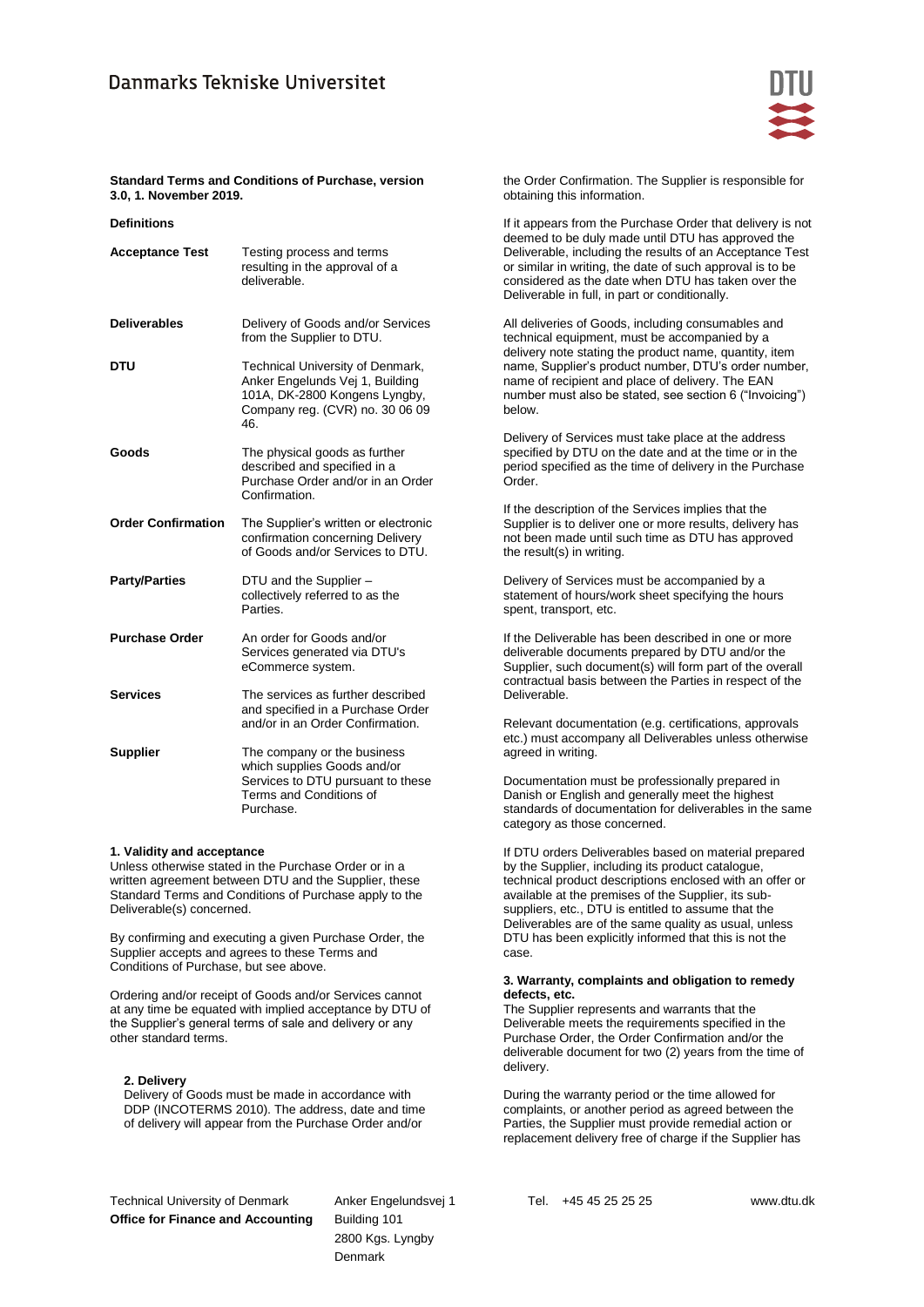

delivered non-conforming and/or defective Goods and/or Services.

The Supplier is required to commence remedial action or replacement delivery – at its own option – immediately upon receipt of DTU's complaint.

DTU will notify the Supplier without undue delay of such time when DTU will consider remedial action futile or replacement delivery as not having been duly made. The Supplier must provide replacement delivery promptly upon receipt of such notice.

The Supplier's obligation to provide remedial action or replacement delivery will remain until DTU has either approved the Deliverable or has had to cancel the purchase of the Goods and/or Services due to material breach, see section 8 ("Breach by the Supplier").

The Supplier will pay any and all costs relating to remedial action or replacement delivery.

If the Supplier fails to fulfil its obligations to provide remedial action or replacement delivery despite a written request from DTU to that effect. DTU is entitled. upon prior or simultaneous notice to the Supplier, to have the necessary work performed by a third party or to make covering purchases (*dækningskøb*) for the Supplier's account and risk.

#### **4. Prices**

All prices are stated in Danish kroner (DKK), inclusive of all applicable taxes, customs duties and charges, but exclusive of VAT.

All prices are fixed during the delivery period unless otherwise explicitly agreed. If a special price and/or exchange rate adjustment has been agreed, the Supplier is responsible for producing adequate documentation thereof.

Unless otherwise agreed, the prices cover all costs incidental to the Deliverable, including delivery, service, repairs, support, etc.

### **5. Payment terms**

All DTU employees must provide their contact details as part of the Purchase Order. The Supplier is responsible for obtaining this information. If the information is incomplete, the invoice will not reach the intended recipient, with a resulting risk of the payment being delayed.

The payment date is thirty (30) calendar days from the Supplier's submission of a correct electronic invoice, see section 6 ("Invoicing") below.

The Supplier is not entitled to payment for Deliverables until they have been duly performed, including approved by DTU. DTU may opt to approve a Deliverable in full, in part or conditionally. Conditional approval is, for example, approval with reservations or made conditional upon supplementary Deliverables, remedial action and/or replacement delivery, etc.

The Supplier may invoice DTU on the date of DTU's final approval of the Deliverable at the earliest.

If a Deliverable may be assumed by DTU to have been delivered only partially or to be suitable only for partial use, DTU may withhold all or a proportionate share of the payments.

On request, DTU must notify the Supplier of the extent to which partial acceptance, or partial use as the case may be, is possible, and the extent to which the Supplier is entitled to issue an invoice in that respect.

If a Deliverable is used in the daily operations of DTU and the utilisation rate is over 50%, DTU is required to pay a reasonable proportion of the price of the Deliverable to which the use relates. Such reasonable payment is determined by DTU at its sole discretion, including on the basis of the utility value for DTU of using the particular part of the Deliverable.

#### **6. Invoicing Format**

Invoices must be submitted electronically to DTU in OIOUBL format, see Danish Executive Order no. 354 of 26 March 2010 on information in and transport of OIOUBL electronic invoice, cf. Danish Consolidated Act no. 798 of 28 June 2007 on payments to public authorities etc.

Invoices submitted in hard copy will not be processed or paid.

The requirement for electronic invoicing in OIOUBL format does not apply to foreign, Greenland and Faroese Suppliers. If the Supplier has a Danish company registration (CVR) number, the Supplier will, however, be subject to the legislation in force from time to time.

If, for reasons attributable to the Supplier, DTU is unable to pay by electronic transfer, DTU will not be held liable for any default or be liable to pay default interest, compensation, reminder fees and/or be subject to any remedies for breach.

## **Accounting**

The Project Accounting Center of DTU's Office for Finance and Accounting supports DTU's departments and centres, except for Campus Service, which is supported by its own administration, regarding all accounting-related enquiries, including:

- Entry and approval of invoices/credit notes
- Reminders and payment
- Payment dates
- Statements of account, etc.

Credit notes must contain information about the invoice number settled in whole or in part by the credit note.

## **EAN number**

All accounting-related enquiries, including enquiries concerning invoices, credit notes, reminders, statements of account, order confirmations etc., must state the EAN number.

The Supplier may make up and break down vouchers according to debtor/customer account if this results in a break-down of vouchers according to EAN number.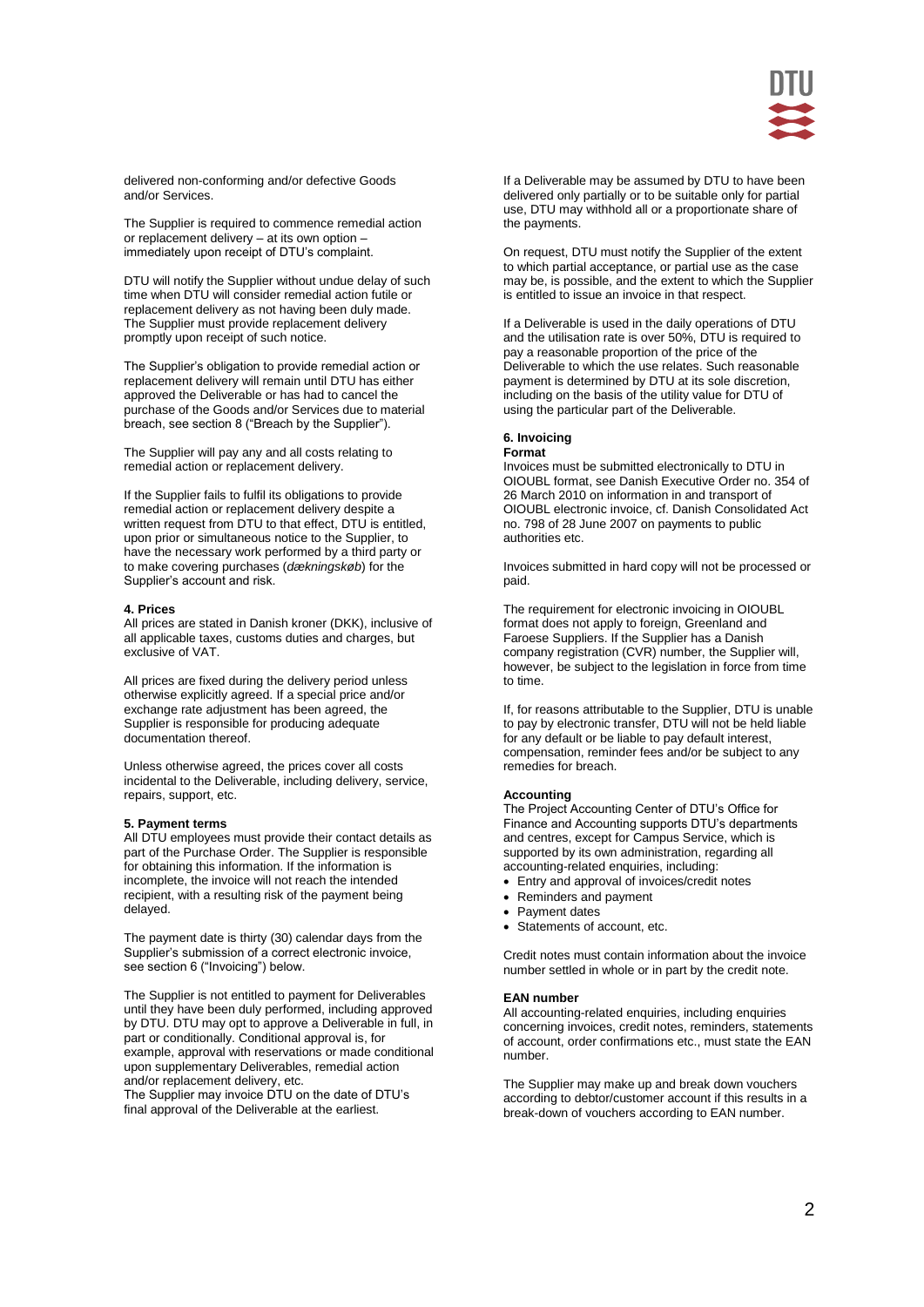

Enquiries must be made by e-mail to the contact person for the EAN number. The list of contact persons for EAN numbers is available at DTU's website [\(http://www.dtu.dk/om-dtu/kontakt-og-besoeg/for](http://www.dtu.dk/om-dtu/kontakt-og-besoeg/for-leverandoerer/samhandel-med-dtu#ean-numre)[leverandoerer/samhandel-med-dtu#ean-numre\)](http://www.dtu.dk/om-dtu/kontakt-og-besoeg/for-leverandoerer/samhandel-med-dtu#ean-numre).

All questions concerning delivery, back orders, EAN numbers, delivery address and credit notes not received must be sent to the buyer.

### **Contents**

Invoices must contain all the particulars listed below, and the subject field of the e-mail must state the name of the Supplier, invoice number and scanning.

In order to be considered accurate and complete, an electronic invoice – regardless of format – must contain at least the following information:

- EAN location number location of DTU's ordering unit
- Personal reference e-mail address of DTU's purchaser
- Order number if given by DTU's ordering unit or generated automatically in case of e-Ordering
- Payment details as described below
- Delivery address
- Product and service numbers
- Explanatory descriptions, gross and net prices and discounts
- Services provided itemised by person, number of hours and hourly rates
- Name of contact person at the Supplier

Invoices stipulating payment to be made to a foreign bank must also state the following payment information:

- Account holder
- Address of account holder
- Name of bank
- Account no.
- SWIFT (e.g. MIDLGB22)
- $\bullet$  IRAN
- ABA/Routing number/swift (to the USA)
- Transit + branch (Canada)
- BSB code (Australia)
- **Currency**

#### **Currency**

DTU can make payment in the following currencies, but always transfers DKK currency to Danish bank accounts: AUD-CAD-CHF-DKK-EUR-GBP-JPY-NOK-NZD-SEK-USD.

### **Invoices from foreign Suppliers**

Foreign, Greenland and Faroese Suppliers must submit invoices in PDF format to **[kreditor@adm.dtu.dk](mailto:kreditor@adm.dtu.dk)**. The individual invoice with any vouchers must be sent in one PDF file, but several invoices (PDF files) may be submitted in the same e-mail.

#### **7. Security**

Being a public educational institution (public authority/public law body), DTU cannot lawfully agree on advance payment unless the Supplier has provided an irrevocable bank guarantee payable on demand for the full amount which the advance payment concerns.

DTU will release the security immediately upon approval of the Deliverable.

#### **8. Breach by the Supplier Delay**

A delay will exist if the agreed time of delivery or an agreed milestone, such as dates of installation, testing etc., is exceeded.

Any delay will be considered as material.

If the Supplier can foresee a delay of delivery, the Supplier must immediately notify DTU in writing giving the reason for the delay and its expected duration, consequences, etc.

If delivery is not made on time, DTU is entitled to payment of a penalty, unless the delay is due to matters attributable to DTU or force majeure. The agreed penalty will equal 0,5 % for each week of delay, calculated as the part of the purchase price which covers the part of the Deliverable which cannot be put into use as assumed or which has not yet been delivered. The penalty for delay may not exceed 12,5 % of the value of the delayed part.

In addition to said terms, the remedies for breach set out below are available to DTU.

#### **Errors and defects**

The Supplier is liable for errors and defects under the general rules of Danish law.

The Supplier must remedy any defects or provide replacement delivery in accordance with the terms and conditions set out in section 3 ("Warranty, complaints and obligation to remedy defects, etc.") above.

Remedial action or replacement delivery will not deprive DTU of its right to claim compensation.

In addition to said terms, the remedies for breach set out below are available to DTU.

#### **DTU's remedies**

As soon as it may be deemed impossible that the Supplier will be able to deliver on time, DTU may cancel the late Deliverable and claim compensation.

DTU may reject a Deliverable and cancel its purchase of the Deliverable as well as claim compensation if the Deliverable, in DTU's opinion, has defects of a nature that makes remedial action difficult or problematic to provide, including in terms of time.

As part of the cancellation of the purchase of the Deliverable, DTU is entitled to make covering purchases (*dækningskøb*) for the Supplier's account and risk.

#### **9. Breach by DTU Reception**

If DTU is unable to take receipt of the Deliverable in full or in part at the agreed date of delivery, DTU will bear the documented costs and risks relating thereto, subject, however, to the prior approval of DTU.

DTU must notify the Supplier of the delay in writing as soon as it may be deemed impossible that DTU will be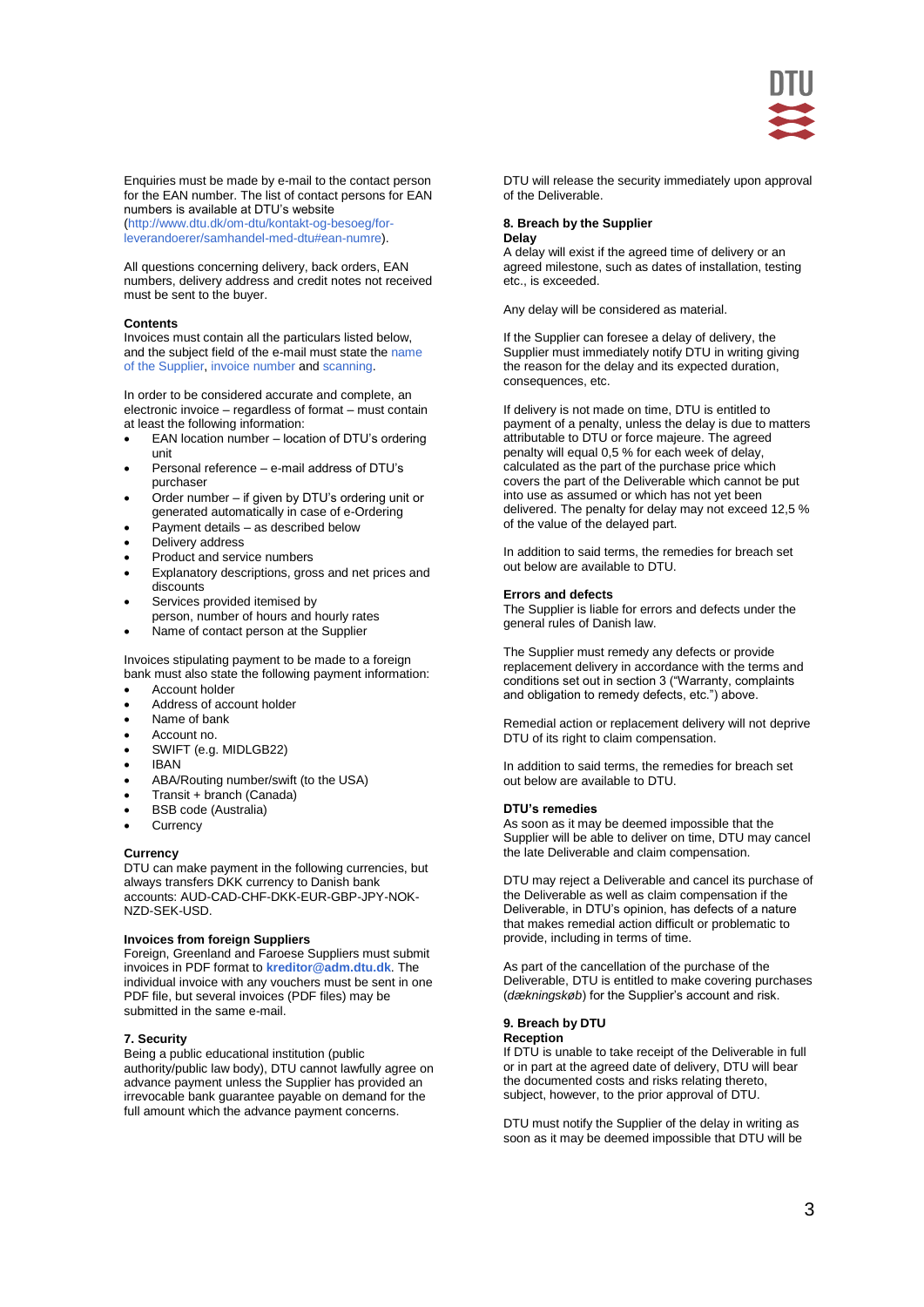

able to take receipt of the Deliverable at the agreed time. A new delivery date must be agreed immediately thereafter.

### **Payments**

If DTU fails to pay the purchase price or parts thereof when due, interest may accrue as from the due date in pursuance of the Danish Interest Act in force at the time in question.

### **10. Changes**

Both DTU and the Supplier may propose changes in respect of the Deliverable.

Change requests must be prepared and confirmed in writing. All change requests must contain an overview of the consequences to the Supplier, including in terms of time, quality and price.

The Supplier will not receive remuneration for its preparation of change requests unless so agreed in writing in advance.

DTU is entitled to access to the technical and pricing basis for the Supplier's change requests.

Any and all changes must be agreed in writing and accepted by both Parties.

#### **11. Liability and limitations of liability Product liability**

The Supplier is liable for any personal injury, damage to property or other damage caused by the Goods and/or Services in accordance with the provisions on product liability.

If a third party raises a product liability claim against the Supplier, DTU must notify the Supplier thereof without undue delay.

The Supplier is required to let itself be summoned to the court or arbitral tribunal which examines claims raised against DTU, where the claim is based on damage alleged to have been caused by the Deliverable.

To the extent that DTU incurs product liability in respect of a Deliverable under Danish or foreign law, the Supplier must hold DTU harmless from any claim, including legal costs.

### **Liability in damages**

The Parties are liable in damages under the general rules of Danish law.

However, neither Party will be liable for any business interruption, consequential loss or other indirect loss, unless the Party acted intentionally or with gross negligence.

DTU's total liability in damages cannot exceed DKK 100,000.00.

#### **12. Insurance**

The Supplier must take out professional liability and general- and product liability insurance on usual terms covering the Supplier's liability in respect of the Deliverable.

Valid policies must be presented to DTU on demand.

### **13. Rights**

The Supplier warrants that the Deliverables will not infringe any third-party rights of any kind, including title, patents and copyrights.

The Supplier must hold DTU harmless from any claim, including legal costs, which may be raised against DTU as a result of any infringement.

All of DTU's rights, including the title to and any intellectual property rights in DTU's material, including documentation, drawings and plans, designs, patterns, specifications, tools, models and other data and tools, will remain the property of DTU, whether or not they are handed over by DTU to the Supplier and/or subsuppliers.

The Supplier and its sub-suppliers are not entitled to use, copy or disclose, etc. DTU's material, including documentation, for any other purpose than for providing the Deliverable.

At DTU's request, the Supplier must immediately or without undue delay destroy material, including documentation, handed over by DTU, or return it to DTU without undue delay.

All rights, including the title to and any intellectual property rights in all material, including documentation, drawings and plans, designs, patterns, specifications, tools, models and other data and tools prepared and/or created by the Supplier for DTU, will accrue to DTU.

If the Supplier uses sub-suppliers, the Supplier must ensure that DTU receives the same rights as if the Supplier had not used sub-suppliers.

#### **14. Force majeure**

Neither the Supplier nor DTU will be liable towards the other Party in the event that Delivery is prevented due to force majeure. Force majeure means extraordinary circumstances/events which are outside the control of the relevant Party and which the Party could not/ought not have taken into consideration and could not/ought not have prevented or overcome, including, but not limited to, war, terrorism, unusual natural events, fire, strikes, lockouts or import or export bans.

The circumstances of a sub-supplier will only be deemed to constitute force majeure if such circumstances could not/ought not have been prevented or overcome by the Supplier.

Delivery delayed by force majeure may only be postponed by the number of Weekdays during which the force majeure event persists.

In the event of a delay, the Party causing the delay must promptly take effective measures to overcome the delay or limit its effects. At the same time, the other Party must be notified in writing about the cause and the expected duration of the delay and satisfactory documentation thereof must be provided.

Each Party will pay its own expenses/bear its own losses resulting from a force majeure event.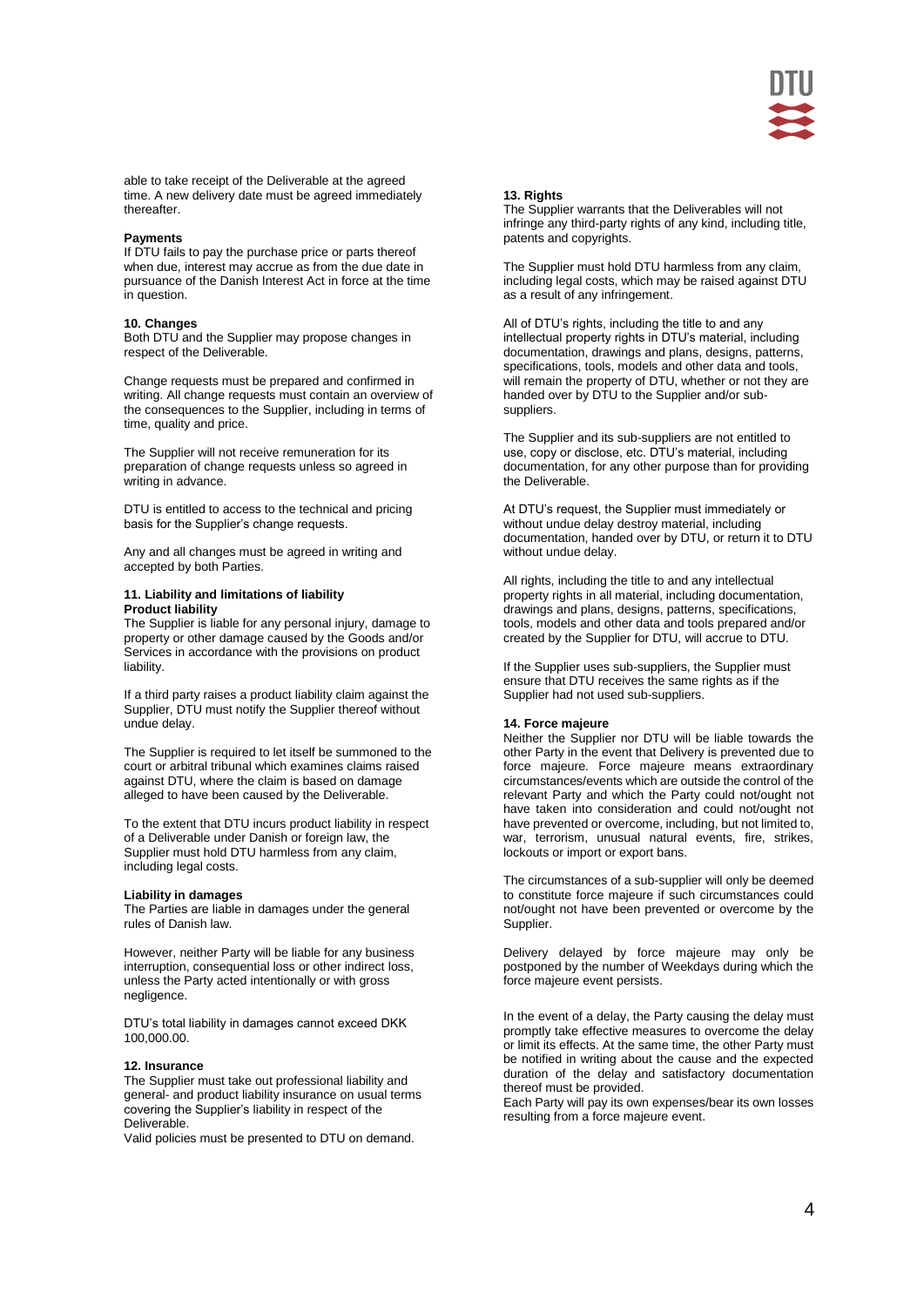

Either Party may cancel any outstanding Purchase Order in full or in part if it is deemed impossible that the Supplier will be able to make delivery at the agreed time or if it is deemed reasonably unlikely due to force majeure of a duration exceeding 30 days.

### **15. Assignment and sub-suppliers**

The Supplier may only put another party in its place in full or in part, including use of sub-suppliers, with DTU's written consent.

The Supplier is entitled to use sub-suppliers named by the Supplier when the contract was entered into, but the Supplier will remain fully liable for the correct performance of the Deliverable, including for the subsupplier's deliverables in the same way as for its own.

If the Supplier wishes to change sub-suppliers in relation to a specific Deliverable, this is subject to DTU's prior written consent. DTU may not unreasonably withhold its consent.

The Supplier may not discount or assign its outstanding account to a third party, whether in full or in part.

DTU may assign it's rights and obligations under these Terms and Conditions of Purchase, without the Supplier's consent, to another public authority or public law body or similar which undertakes similar tasks as DTU.

Any other assignment is subject to the Supplier's consent, which consent may not be unreasonably withheld.

#### **17. Supply statistics**

At the request of DTU, the Supplier must provide DTU with statistics of DTU's past purchases. Such statistics must be submitted electronically in a format compatible with MS Excel to designated representatives of DTU.

At a minimum, statistics must contain historical supply data broken down by:

- Quantity (unit data)
- Product numbers
- Product names
- Services
- Prices
- Delivery addresses
- Invoice numbers
- Dates
- UNSPSC codes
- EAN numbers
- Name of buyers
- Delivery dates

Furthermore, DTU must, on request, be provided with information on any repairs and replacements of deliverables.

### **18. Confidentiality**

The Supplier and its staff, as well as any sub-suppliers and their staff, must keep all information pertaining to the affairs of DTU or other parties which they learn in connection with the performance of the agreed Deliverable absolutely secret

# **19. Publication, marketing and references**

Public announcements by the Supplier containing information about or relating to DTU are subject to prior written agreement with DTU.

The Supplier's use of DTU's name and/or DTU's logo, including for marketing purposes, is subject to prior written agreement with DTU.

However, the Supplier may without the prior consent of DTU include DTU in lists of references to a usual extent for use in the Supplier's participating in tender procedures of public authorities or private businesses.

### **20. Regulatory requirements, standards and safety requirements**

For as long as the Terms and Conditions of Purchase apply between the Parties, the Supplier and its Deliverables must comply with Danish legislation in force at the time in question, including Danish regulatory requirements.

Equipment and apparatus must be delivered as approved and labelled in accordance with the national and international standards to the extent necessary for DTU to achieve the use specified by DTU or for which the equipment and apparatus are assumed to be suited.

Apparatus and equipment must comply with the safety requirements laid down in legislation or required by the authorities and must be labelled accordingly.

Non-compliance with these provisions will be deemed a material breach, entitling DTU to cancel its purchase of the Deliverable.

Any consequences for the Deliverable to DTU resulting from circumstances comprised herein must be notified to DTU promptly.

### **21. Corporate social responsibility**

The Supplier must show corporate social responsibility and create value to both the business sector and society by dealing with any social, environmental and economic challenges in compliance with internationally recognised principles and in dialogue with its stakeholders. Accordingly, the Supplier must respect the fundamental requirements for human rights, labour rights, anticorruption and the environment.

Among other things, corporate social responsibility implies that neither the Supplier nor any of its subsuppliers may use child or adult labour in violation of applicable conventions. DTU reserves the right to request documentation to that effect in the event that DTU has grounds for suspecting violation.

The Supplier must ensure that the Deliverable in its entirety is performed in compliance with internationally recognised labour standards. In accordance with ILO's Labour Clauses (Public Contracts) Convention no 94, DTU aims to safeguard that the Supplier and any subsuppliers ensure that workers are covered by conditions of wages, including special allowances, hours of work and other conditions of labour, which are not less favourable than those applicable under collective agreements, arbitration awards or national laws or regulations for work of the same character in the trade